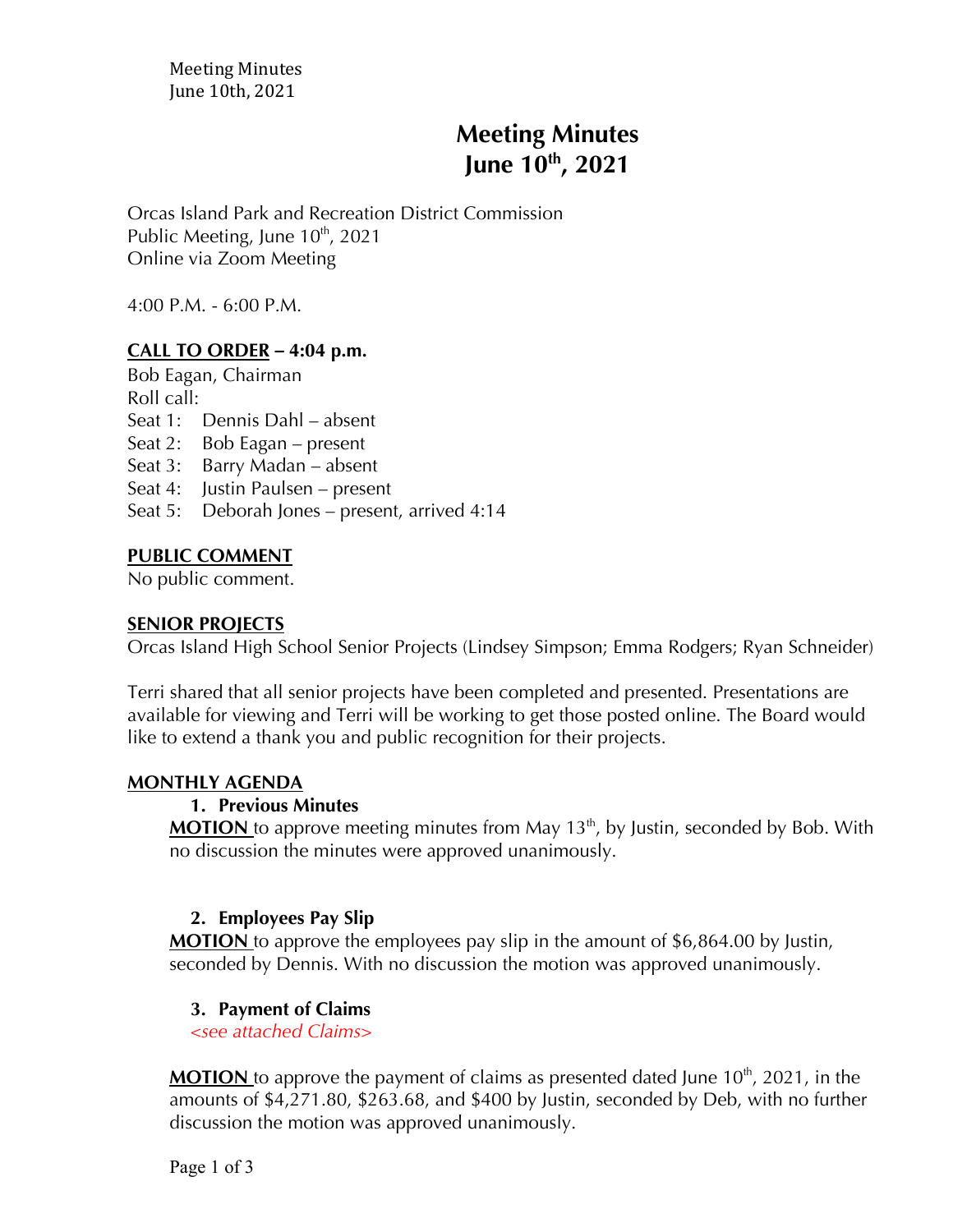## **MONTHLY BUSINESS**

#### **1. Financials**

*<see attached Financial Report>*

### **2. Director's Report**

Terri reports OIPRD and Orcas Island PTSA held a Kite Day for the community with great turnout.

The Tennis courts have been resurfaced and are in the process of being repainted.

There will be a variety of summer programs offered, with more being added as volunteers step forward to assist.

Terri shared that the hiring process continues with scheduling interviews. She will continue advertising for both positions with the hope of receiving more applications.

OISD has contacted Terri requesting a signed facility agreement. It was Terri's understanding that the facility agreements were on hold until after the Pandemic is over.

**MOTION** to authorize Terri to sign OISD Facility Use Agreement by Deb, seconded by Dennis, with no further discussion the motion was approved unanimously.

Dennis requested the district install two new garbage receptacles on either side of the porta potties in Buck Park. Deb recommended acquiring cans from Lotion Crafter. Terri will reach out to Lotion Crafter, as well as purchase lids for the cans.

**MOTION** to approve expenditure of up to \$800 for the purchase of receptacle lids by Deb, Dennis, with no further discussion the motion was approved unanimously.

#### **UNFINISHED BUSINESS**

- **1. COVID-19 Business Operations, Programs and Staffing see Directors Report.**
- **2. Continue Levy Timeline/Ballot/Budget Discussion** The board discussed deadlines approaching over the coming months, including formation of advocacy committees, explanatory statements, and resolutions.

#### **NEW BUSINESS**

None.